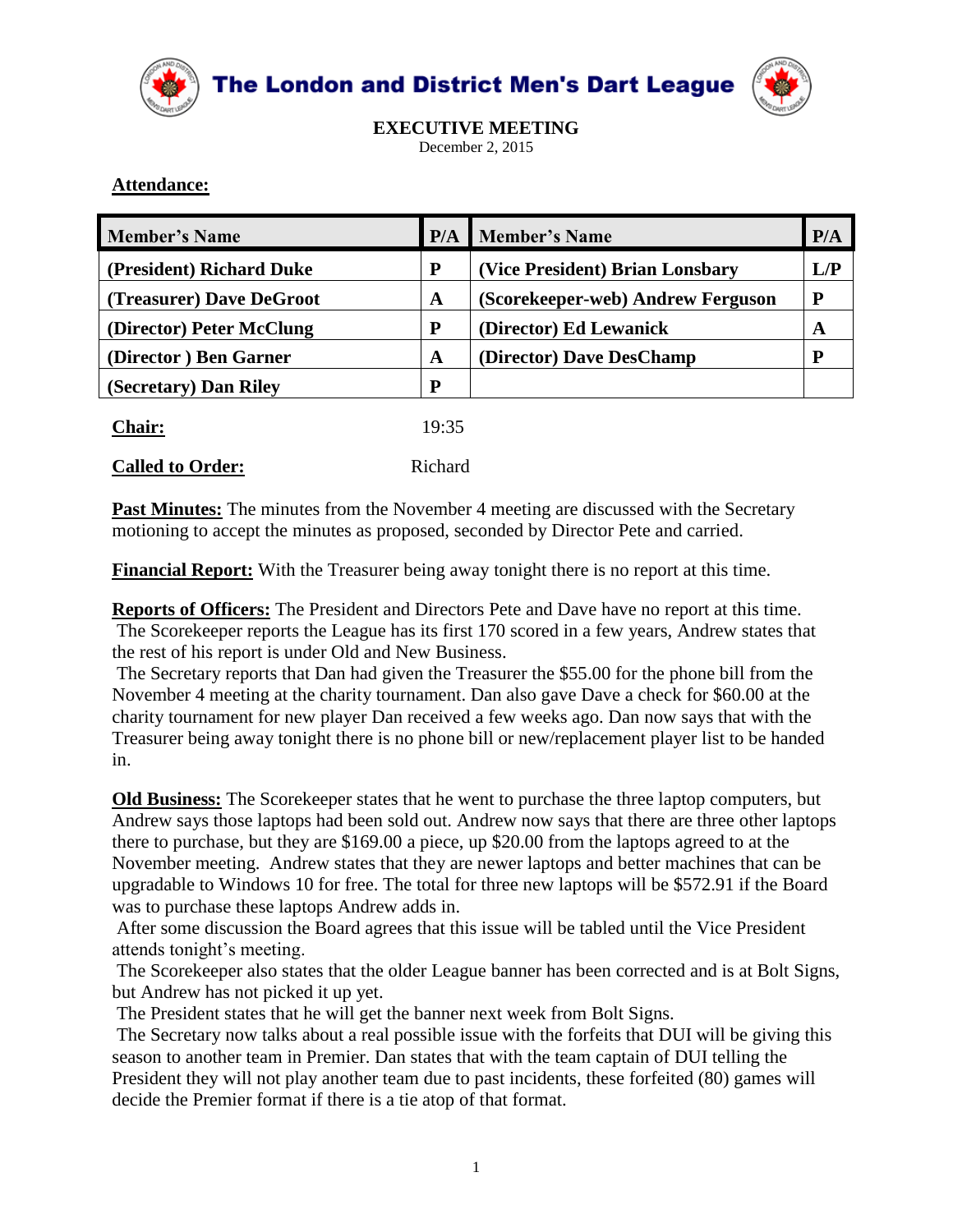**The London and District Men's Dart League** 





**EXECUTIVE MEETING**

December 2, 2015

**Old Business:** A discussion now happens with the Board agreeing that the rulebook doesn't have any solution when a team is going to forfeit any night they play another team, thus giving all the points/games to that team.

The Secretary suggests that an amendment be made to the rulebook to address possible changes to how many forfeits a team can have in a year. Also the total number of games given out for any forfeited nights should possibly be changed to reflect only enough total games for a win no matter which format this happens in.

The Secretary now states that he did give out the warning letter to Chad Mc at the charity tournament, but Dan didn't give Bill L his letter since Bill's team was not there.

Director Dave offers to get the warning letter to Bill and the Secretary hands the letter over. The Vice President now enters the meeting at 20:00.

The Secretary now says that since we have kept postponing a decision on the venues for the singles and doubles tourneys. The Board must decide the venues for this year's singles and doubles tournaments tonight, since these venues must be announced and posted at least one month before the tournaments.

After some discussion the Board agrees that we will decide which Board members do which tournaments at the January meeting.

The Board agrees that the following venues will host both singles (in January) and the doubles (in February) tournaments this season.

Premier is at Moose Lodge 1300

18 Game is at the Victory Legion (downstairs)

16 Game will be at the Eagles

12 Game is at the Victory Legion (upstairs)

6 Game will be at the Canadian Corps.

The Vice President now asks the Board if he can store the clock prizes at the League lock up and the Board agrees.

The President now informs the Vice President about what was discussed earlier amongst the Board about the different laptops and the motion that Brian had made at the November meeting. The Vice President is informed about the reasons behind the different prices for the newer

laptops and Brian agrees with the purchases of these laptops.

Director Pete now motions that the Scorekeeper purchase three laptops for \$169.00 each for a total of \$572.91 according to the invoice we have received, seconded by Director Dave, carried. It is noted that this new motion replaces the motion from the November 4 meeting regarding the other laptops.

**New Business:** The President informs the Board that a player from the Singles League has to quit due to work issues and that means there will be some byes in that format.

The Scorekeeper also notes that he has been having problems with two other members from the same format. These players are not always showing up and sometimes they aren't even calling their opponents to arrange another night to play. Andrew asks about removing both of these members from the Singles League and possibly getting some other replacement players.

A small discussion now happens with some possible solutions to the issues at hand concerning the replacement players. Also a possible change recommended by the Vice President on how the Singles League is scheduled in order to stop the need for makeup nights.